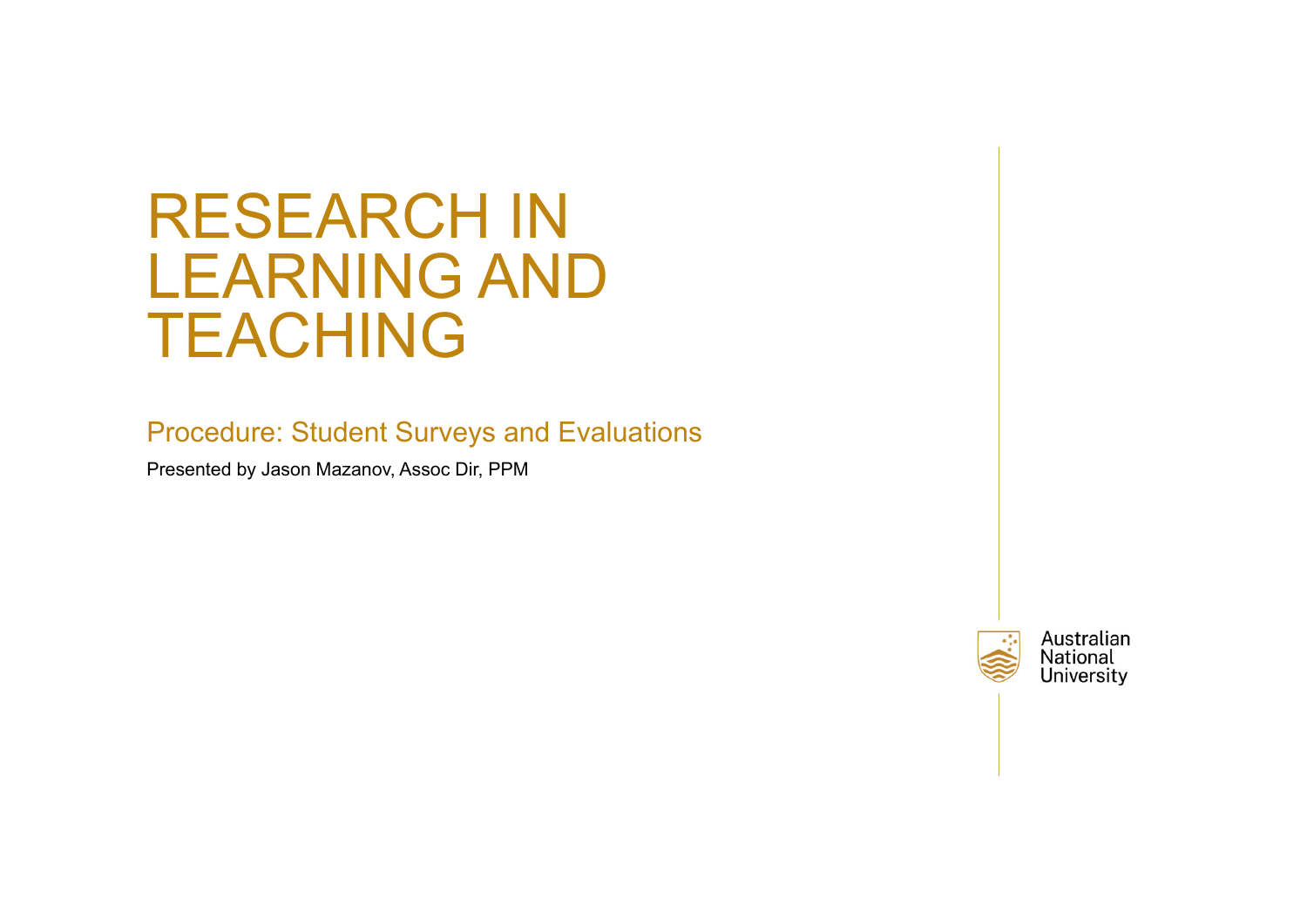# Policy and Procedure

- •Policy: Student Surveys and Evaluations
- •Procedure: Student Surveys and Evaluations
- •**SELT**
- •Standard Surveys
- •Non-Standard Surveys
- •Local Surveys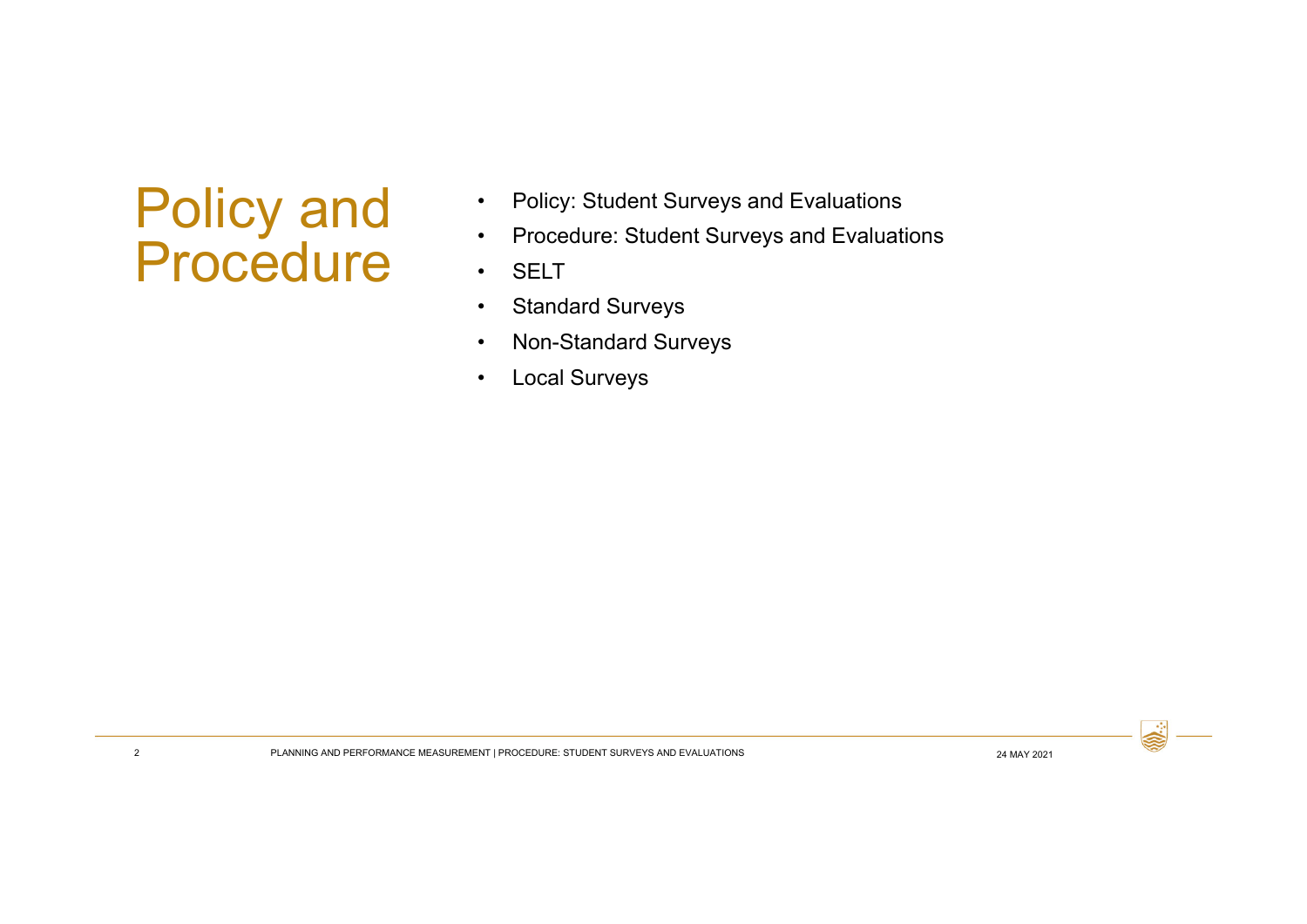# Non-Std Surveys

- •Director – Planning & Performance Measurement approval required
- •Not just surveys – interviews and focus groups, too!
- •Data collected from students, not staff
- •Different to HREC, but lots of overlap
- •Primary reasons we do this:
- •Compliance with ANU policies (e.g. Privacy, CISO)
- •Scheduling surveys (e.g. SELT, SES, ISB)
- •Survey burden – so many surveys, so few students!
- •Design advice on collecting data from students at ANU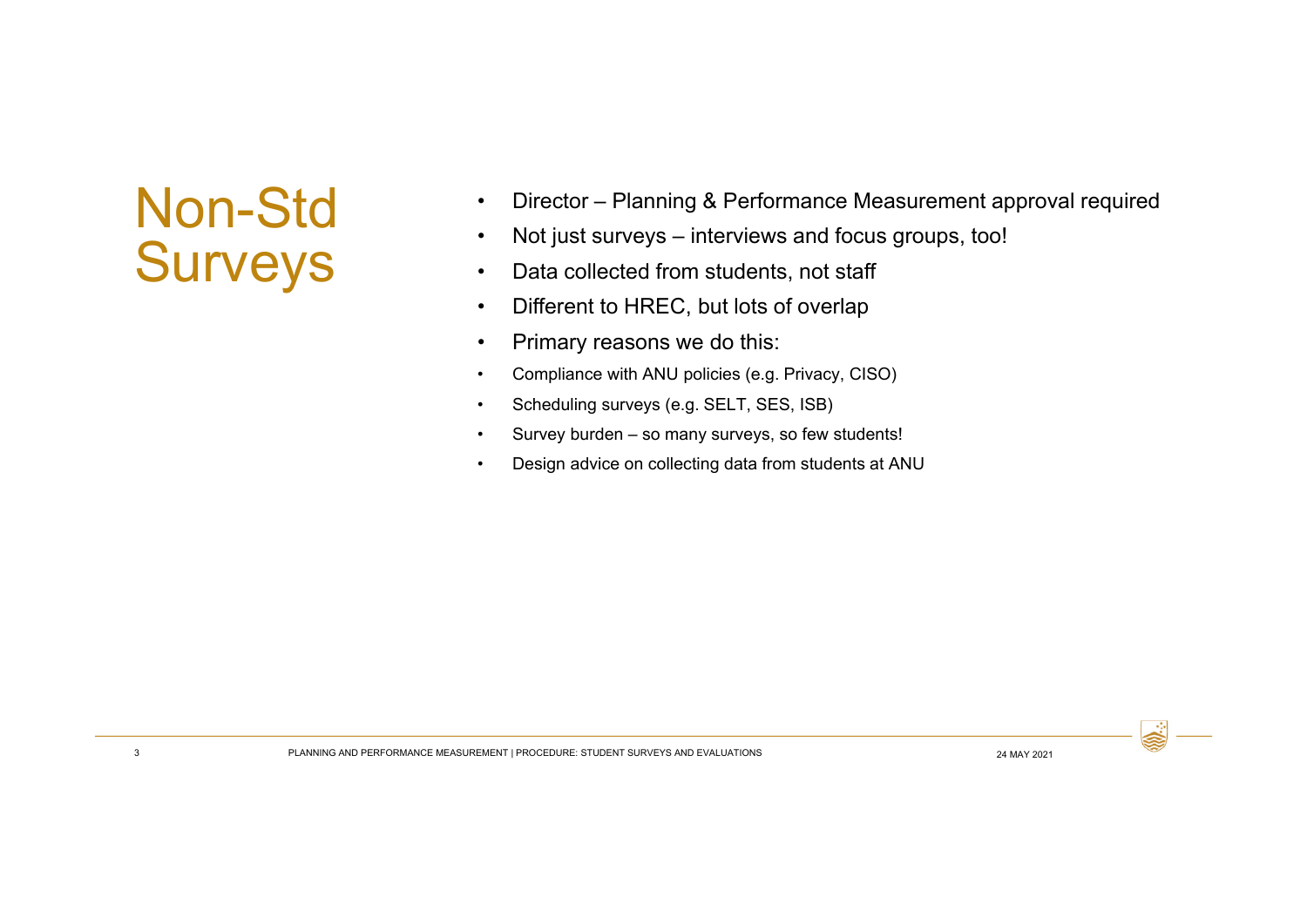# Local Surveys

4

- •Director PPM approval not required
- •Must be about improving experience of that class
- •Usually qualitative
- $\bullet$ Collection and action within the teaching period
- •Not after Week 10
- •Must be reported back to students in the class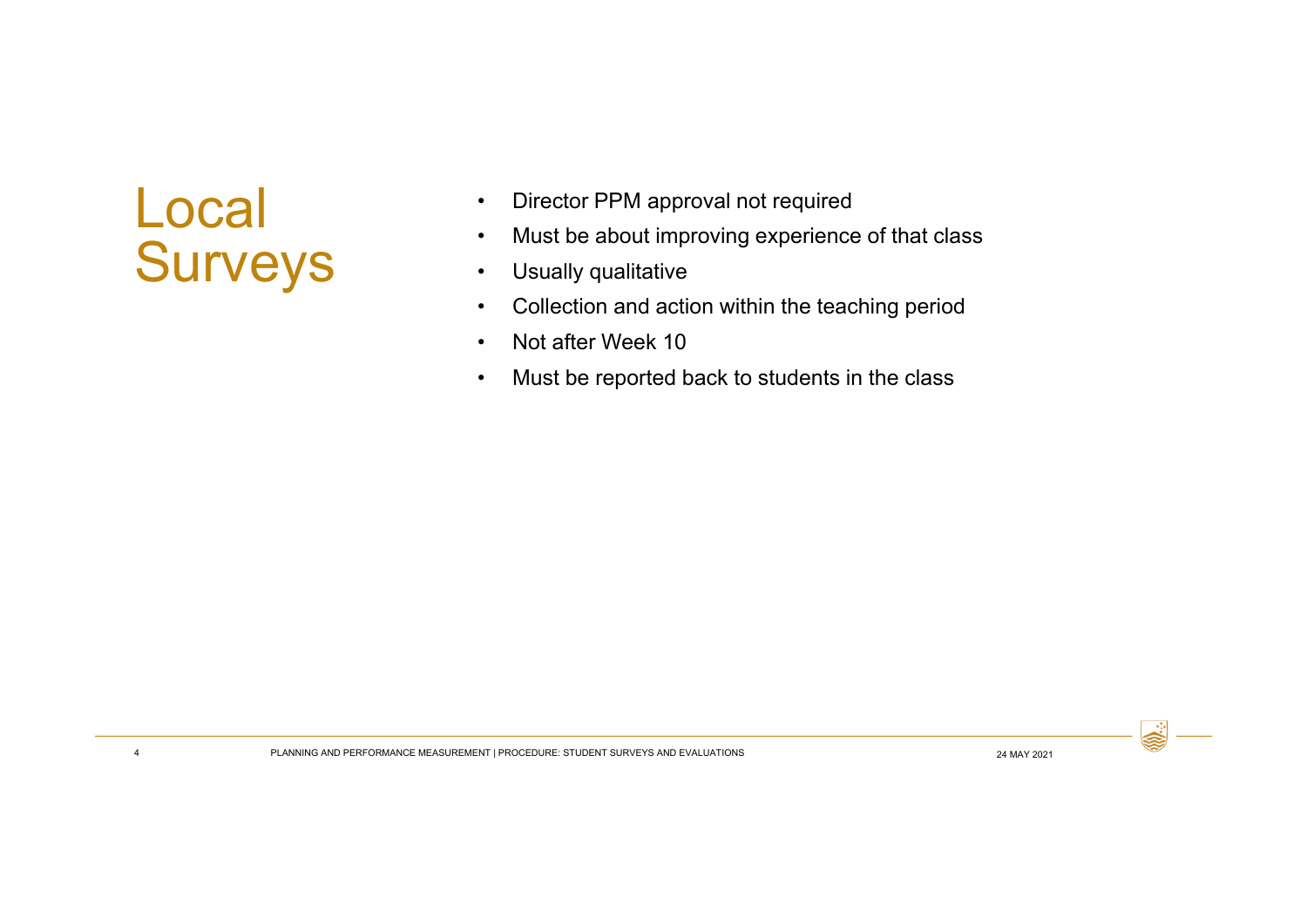Your Non-**Std Teaching** and Learning Application

- •Download the form… search "ANU Register of Approved Surveys"
- •Q8 Executive Approval required…
- •If only students in your school, School Executive
- •If only students in your College, College Executive
- •If students across ANU, University Executive
- •Q11 Access and Equity
- •Demographic questions include all genders
- •Q14 Free text responding
- •Q15 NOT SURVEY MONKEY!!!
- •Q17 Census-level collections (have enough, not as many as possible!)
- •Q18 Invitations and Phishing
- •Q19 Accessibility
- •Students who use screen readers
- •Sign interpreters for students with no hearing
- •Q25 CISO approved data storage?
- •Q27/28 Who you tell at ANU to help make ANU better!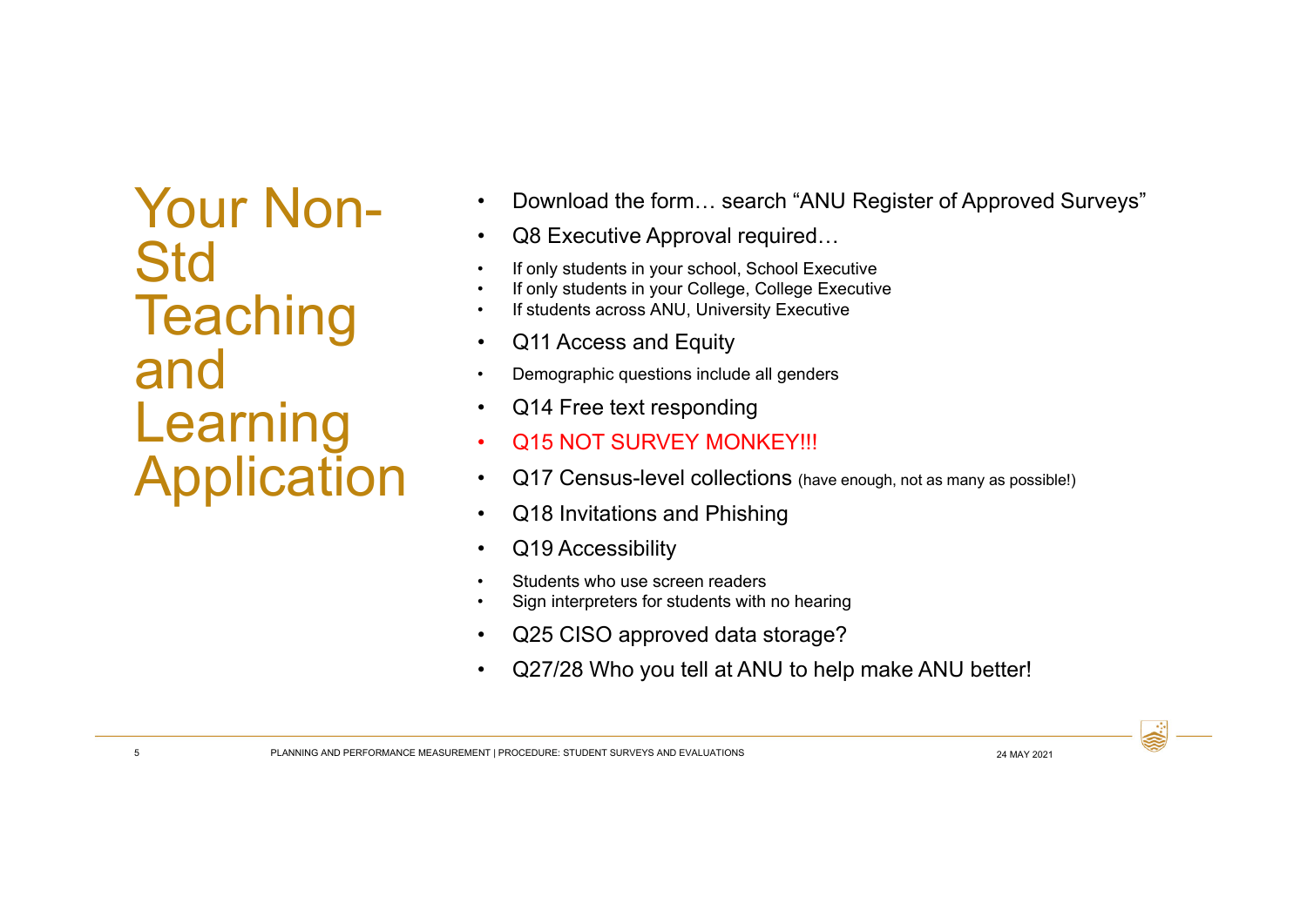Your Non-**Std Teaching** and Learning Application

- •Overlap with your ANU HREC application
- •Copy-and-paste from your HREC application and adapt to context
- •ANU HREC, Non-Std or in parallel
- •ANU HREC approval conditional on Dir PPM approval, vice versa
- •Dir PPM review may mean getting some extra approvals
- •Privacy Impact Assessment
- •CISO
- •**Advancements**
- •**Registrar**

6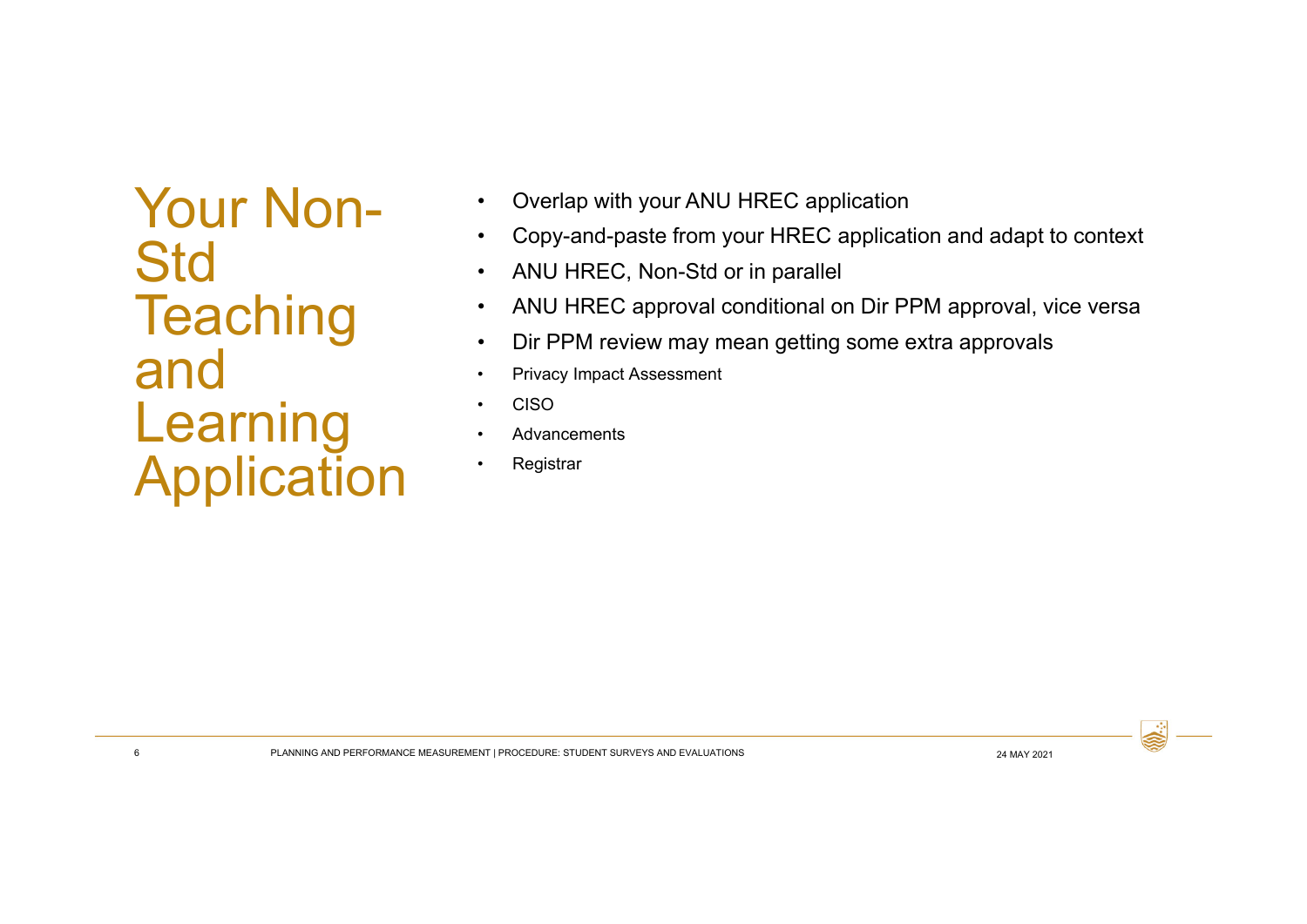Your Non-**Std Teaching** and Learning Application

- •Work out your application strategy (when, approval sequence)
- •Check in with evaluations@anu.edu.au
- •Submit application to evaluations@anu.edu.au
- $\bullet$ Evaluations reviews and provides feedback (if any)
- •You can ignore the feedback and ask Dir PPM sees it "as is"
- •Evaluations summarises and makes recommendation to Dir PPM
- •Dir PPM reviews all documents and decides on:
- •Unconditional approval
- •Conditional approval
- •Additional information required
- •Approved collections appear on Register of Approved Surveys
- •Report back to Director PPM via Evaluations
- • Reports can help with requests from ANU decision-makers (e.g. orientation and transition, food insecurity)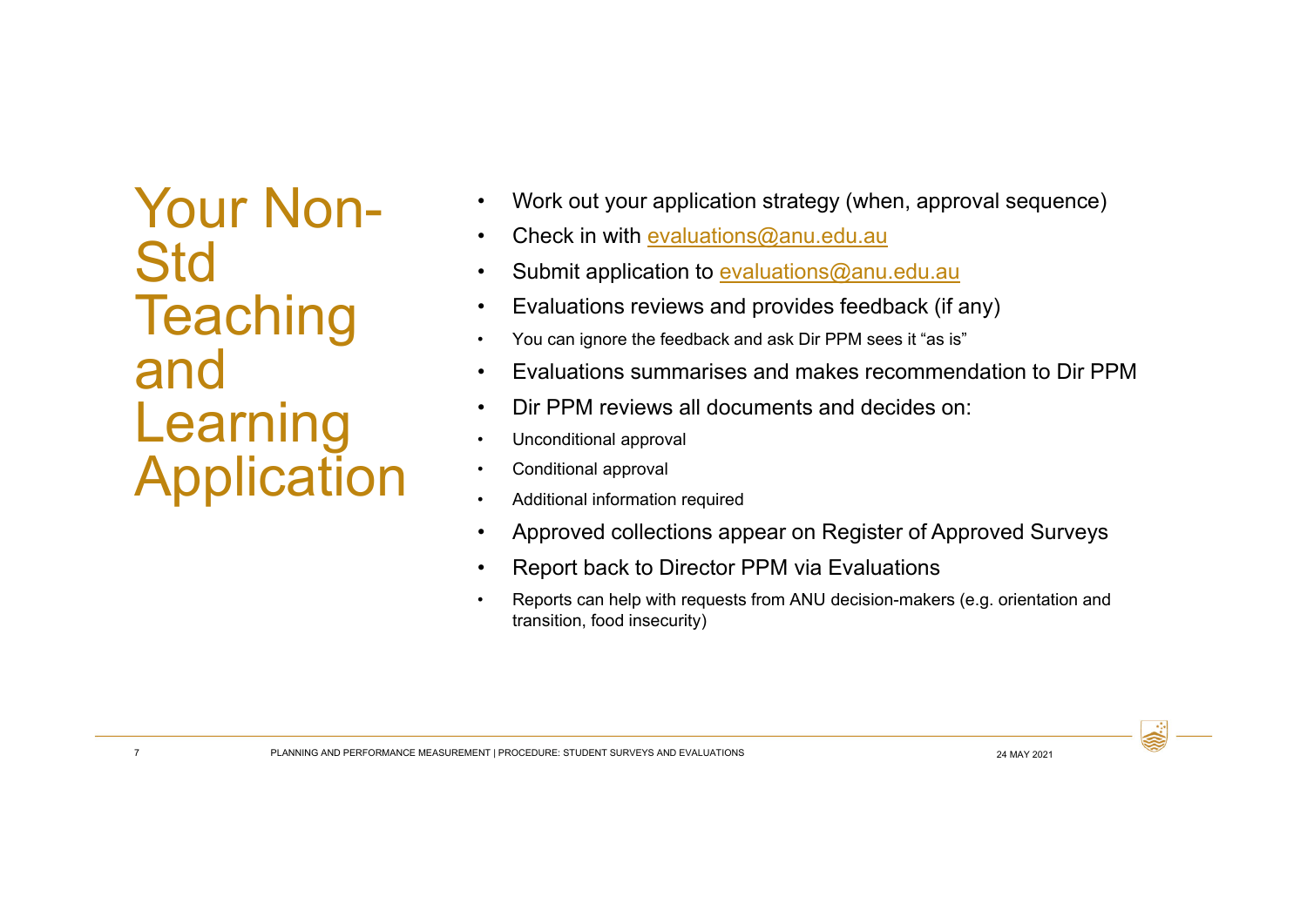# THANK YOU

### Contact Us

EvaluationsT 612 51222E evaluations@anu.edu.au W web search "evaluations anu" and you should find us!



Australian National **University**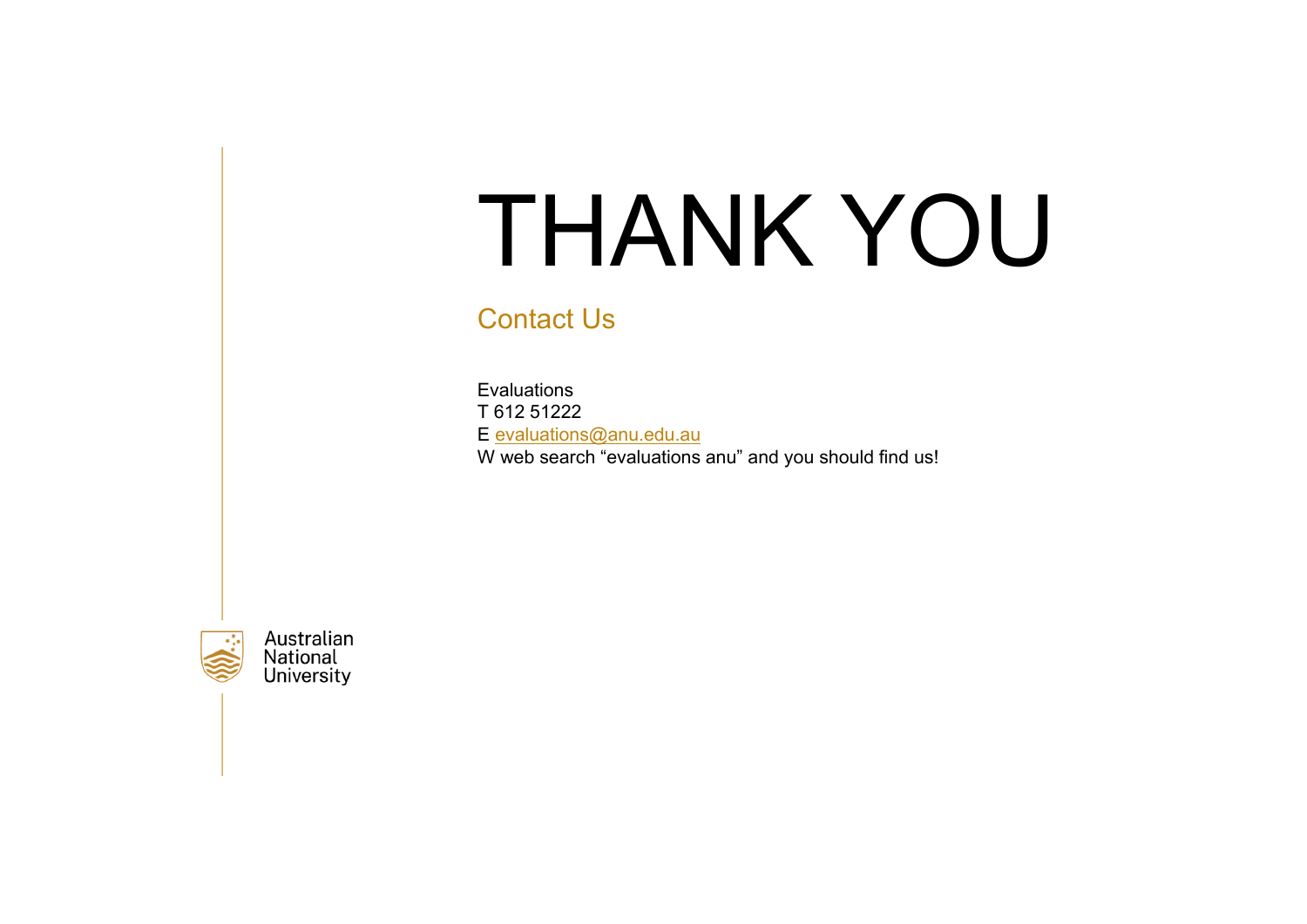# PRIVACY SESSION

Research in Learning and Teaching seminar Senior Privacy Officer 24 May 2021

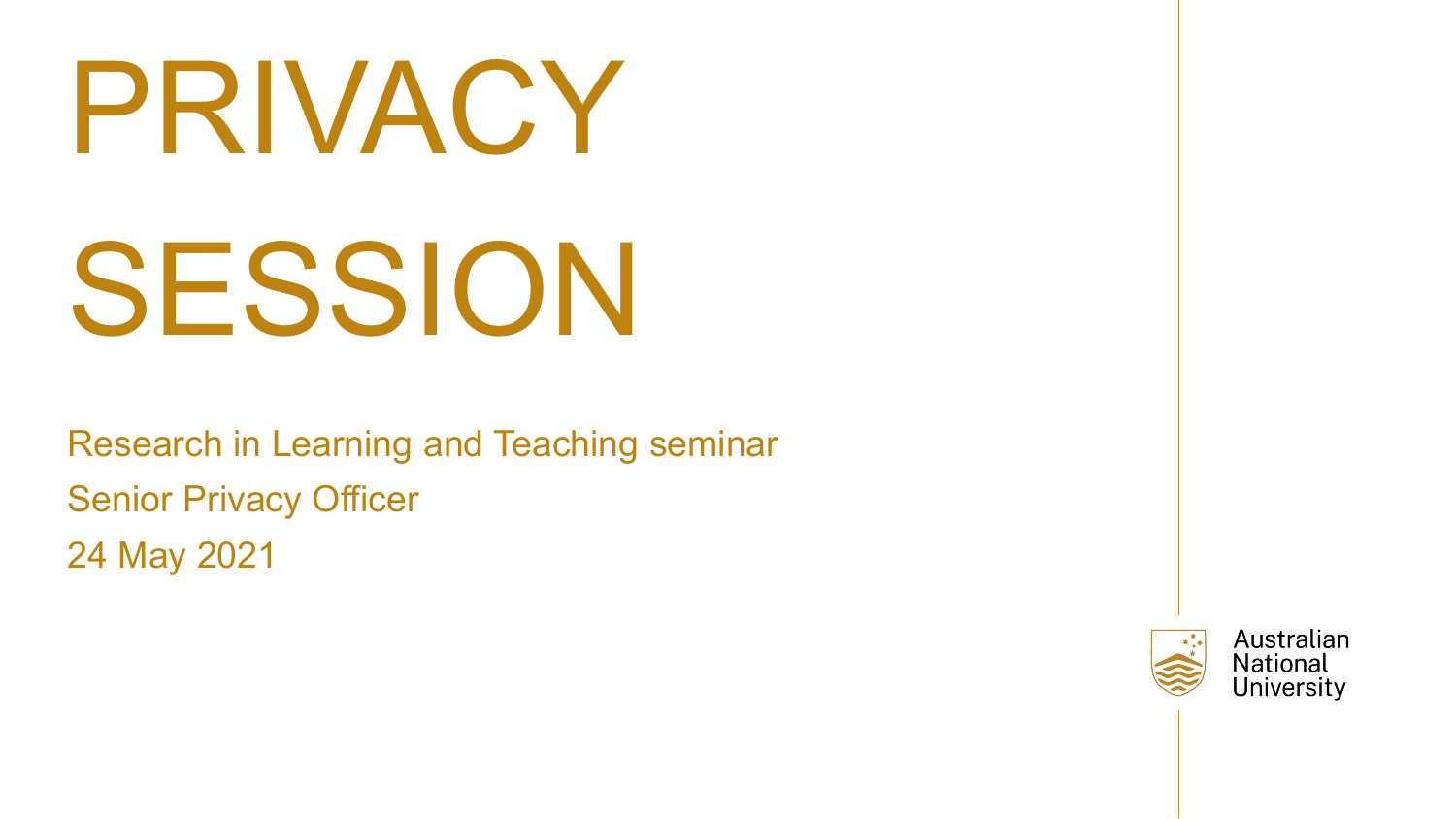The *Privacy Act 1988* (Cth) regulates the collection, storage, use & disclosure of personal information Privacy law

How does the Act apply to ANU?

ANU is an institution established for a public purpose under The ANU Act (Federal Govt.)

- *The Australian National University Act 1991* (Cth)
- ANU is an APP entity and an agency under the Privacy Act

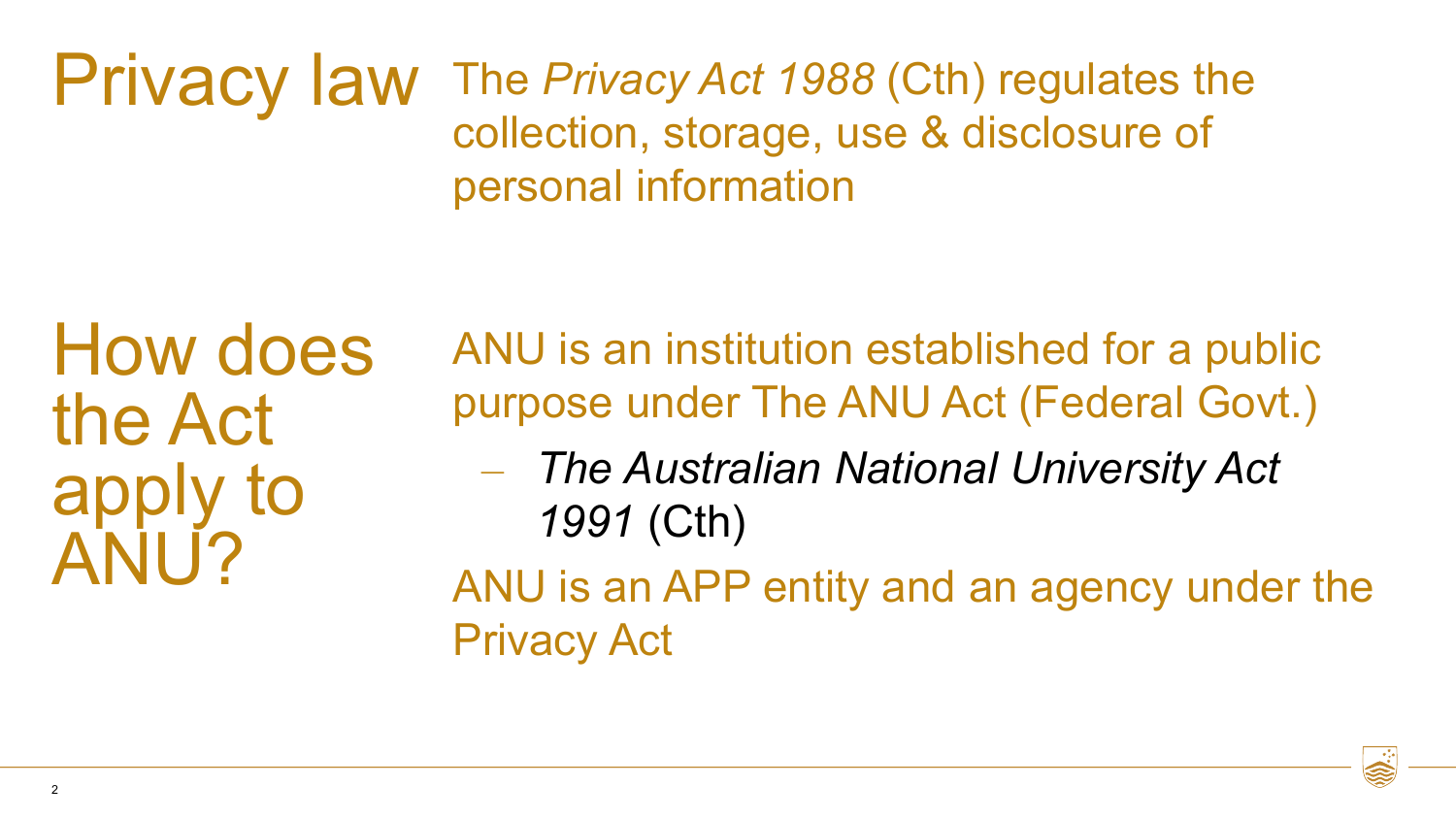# Australian **Privacy** Principles (APPs)

### **Australian Privacy Principles** - a summary for APP entities

from 12 March 2014



#### APP 1 - Open and transparent management of personal information

Ensures that APP entities manage personal information in an open and transparent way. This includes having a clearly expressed and up to date APP privacy policy.

#### APP 2 - Anonymity and pseudonymity

Requires APP entities to give individuals the option of not identifying themselves, or of using a pseudonym. Limited exceptions apply.

#### APP 3 – Collection of solicited personal information

Outlines when an APP entity can collect personal information that is solicited. It applies higher standards to the collection of 'sensitive' information.

#### APP 4 – Dealing with unsolicited personal information

Outlines how APP entities must deal with unsolicited personal information.

#### APP 5 - Notification of the collection of personal information

Outlines when and in what circumstances an APP entity that collects personal information must notify an individual of certain matters.

#### APP 6 - Use or disclosure of personal information

Outlines the circumstances in which an APP entity may use or disclose personal information that it holds.

### APP 7 - Direct marketing

An organisation may only use or disclose personal information for direct marketing purposes if certain conditions are met.

#### APP 8 - Cross-border disclosure of personal information

Outlines the steps an APP entity must take to protect personal information before it is disclosed overseas.

#### APP 9 - Adoption, use or disclosure of government related **identifiers**

Outlines the limited circumstances when an organisation may adopt a government related identifier of an individual as its own identifier, or use or disclose a government related identifier of an individual.

#### APP 10 - Quality of personal information

An APP entity must take reasonable steps to ensure the personal information it collects is accurate, up to date and complete. An entity must also take reasonable steps to ensure the personal information it uses or discloses is accurate, up to date, complete and relevant, having regard to the purpose of the use or disclosure.

#### APP 11 - Security of personal information

An APP entity must take reasonable steps to protect personal information it holds from misuse, interference and loss, and from unauthorised access, modification or disclosure. An entity has obligations to destroy or de-identify personal information in certain circumstances.

#### APP 12 - Access to personal information

Outlines an APP entity's obligations when an individual requests to be given access to personal information held about them by the entity. This includes a requirement to provide access unless a specific exception applies.

#### APP 13 - Correction of personal information

Outlines an APP entity's obligations in relation to correcting the personal information it holds about individuals.

> For private sector organisations, Australian Government and Norfolk Island agencies covered by the Privacy Act 1988

### www.oaic.gov.au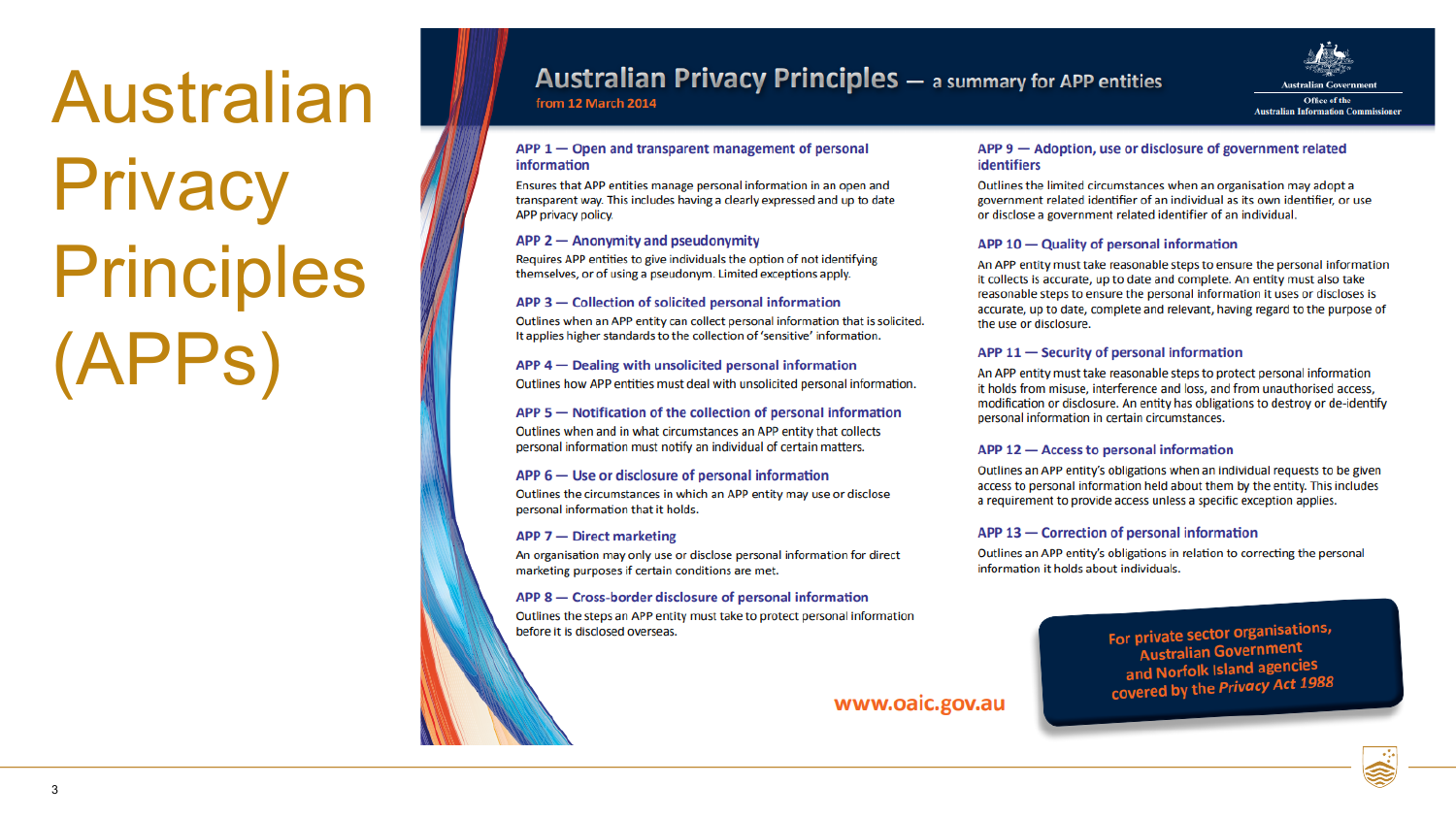# What is personal information?

### **Legal definition:**

*Information or opinion about an identified individual or reasonably identifiable individual:*

- *a) whether the information or opinion is true or not; &*
- *b) whether the information or opinion is recorded in a material form or not.*
	- Information or opinion not limited to fact
	- Individuals only living persons, any age
	- Reasonably identifiable cautious approach
	- True or not includes inaccurate information

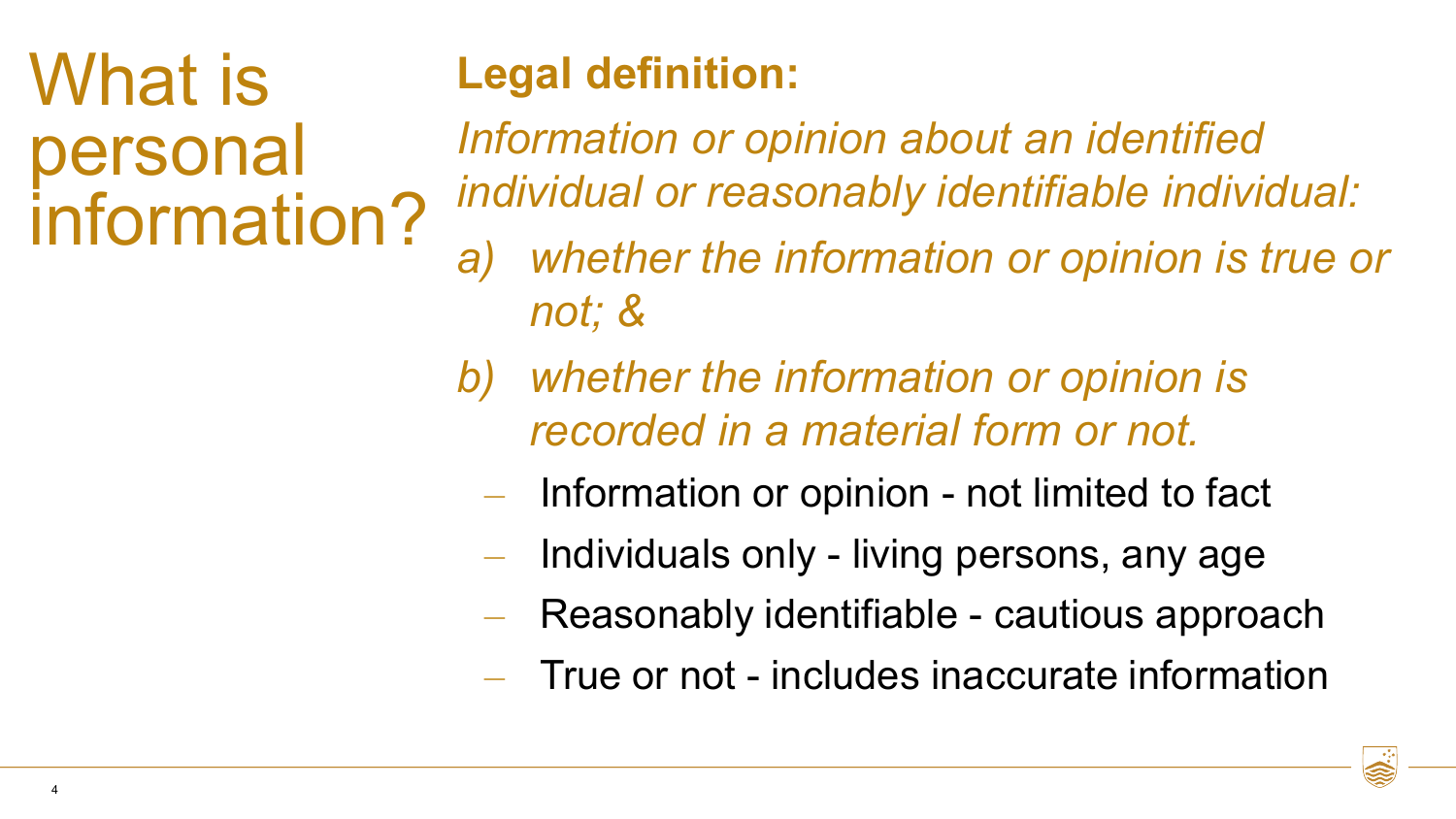# What is personal information?



### **Sub-categories of personal information:**

Some types of personal information attract additional obligations under the Act:

- sensitive information
	- health, genetic and biometric information
	- racial or ethnic origin
- political opinions/memberships
- memberships of trade associations and unions
- religious and philosophical beliefs
- sexual orientation or practices
- criminal history
- credit information
- Government identifiers
	- Tax File Numbers

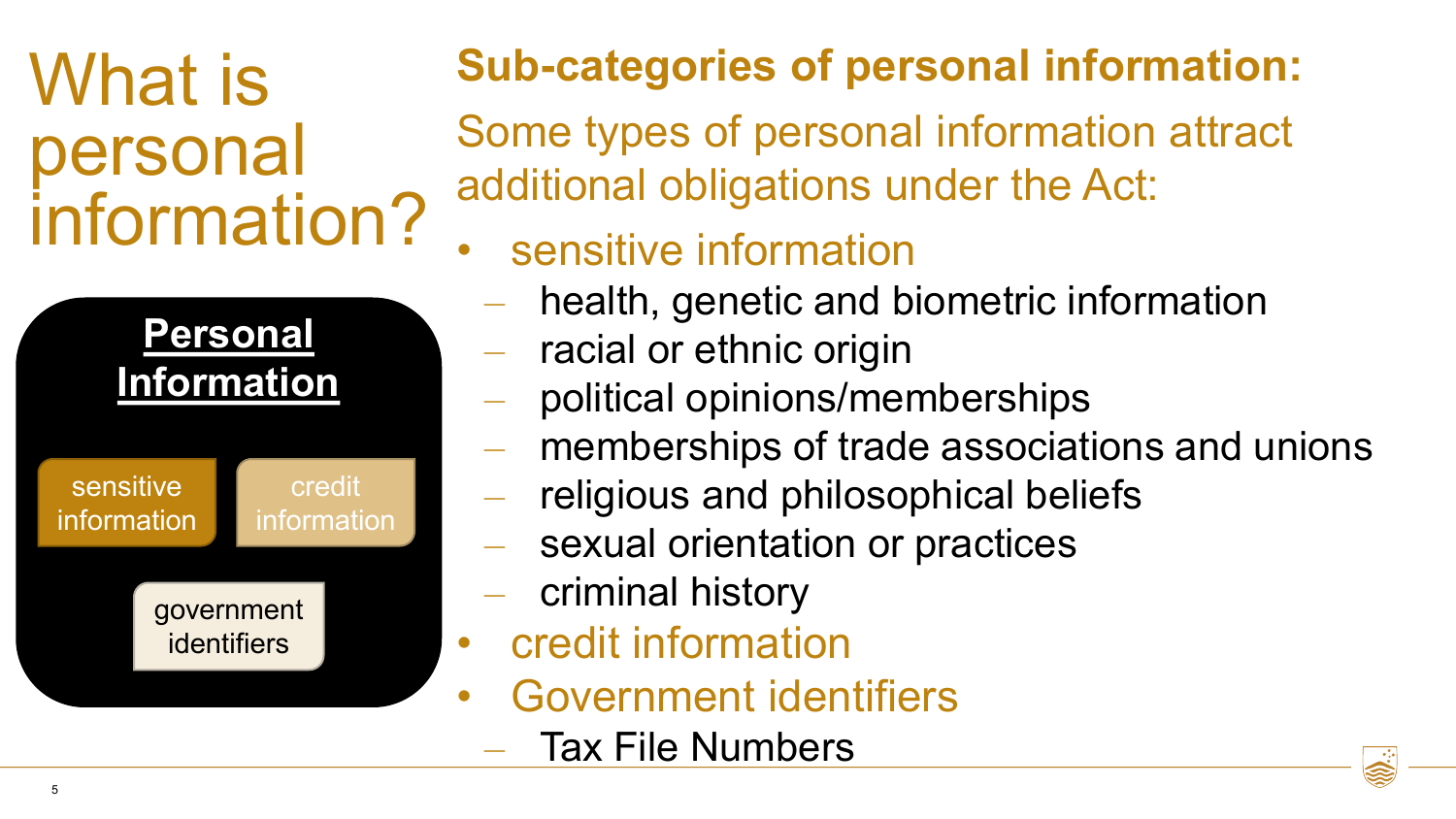Personal information & research

### **What should researchers think about?**

- Do I require identifiable information, or could I use de-identified information?
- Will my research *collect*, *store*, *use* or *disclose* personal information? If so:
	- Have I documented the consent from all individuals?
	- Have I completed a Privacy Impact Assessment for the handling practices?

Note: it is not 'wrong' to use personal information, we just need to ensure the privacy impacts have been assessed/mitigated

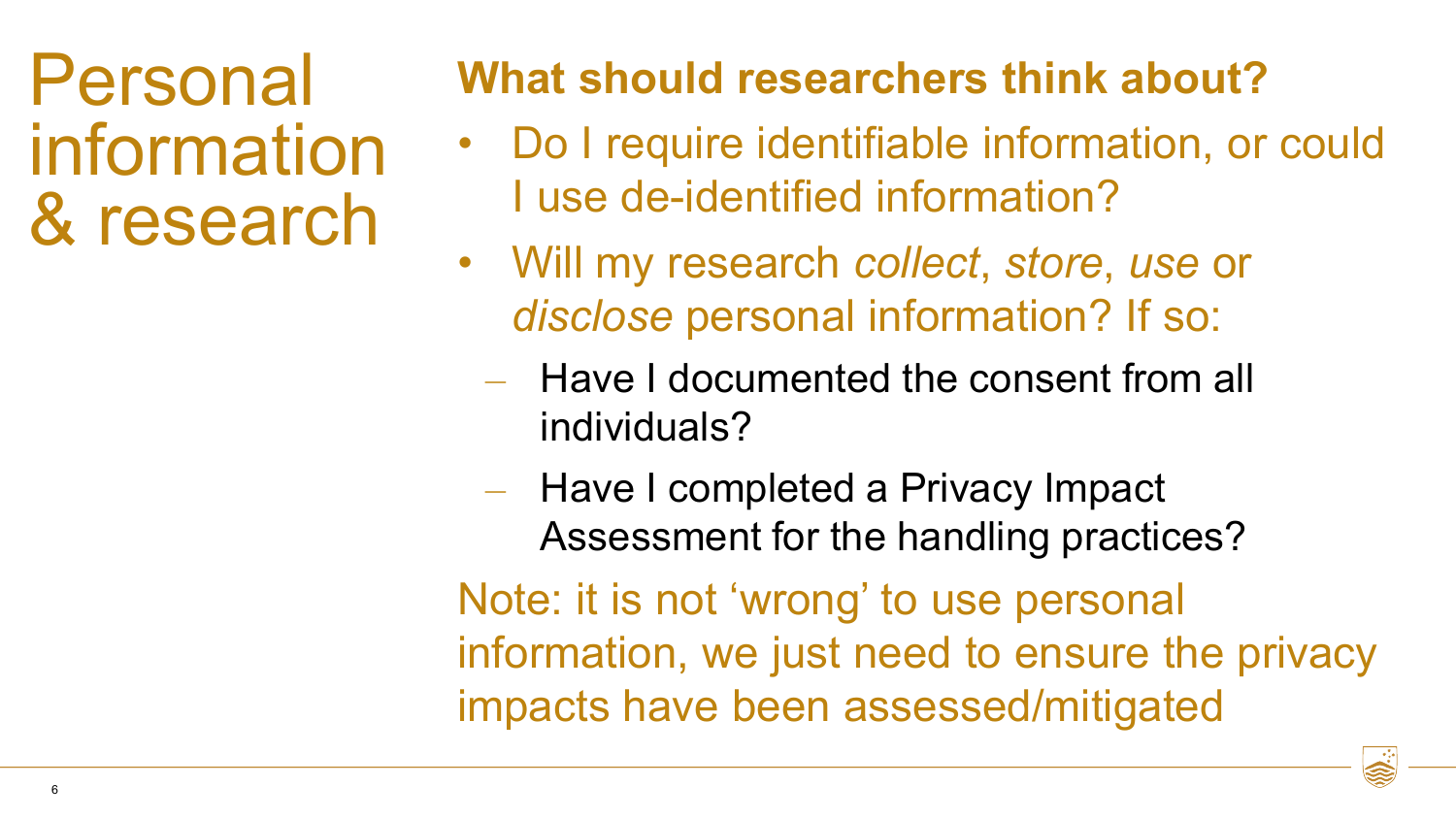## Purpose/ use

### **Why is purpose important?**

- ANU must only use personal information for the purpose(s) it was collected
- Purposes are covered in the ANU Privacy **Policy**
- Personal information may be collected and used for other purposes with explicit **consent**
	- Using personal information for research will require express consent from individuals
	- Other exceptions can apply (e.g. required to disclose by law)

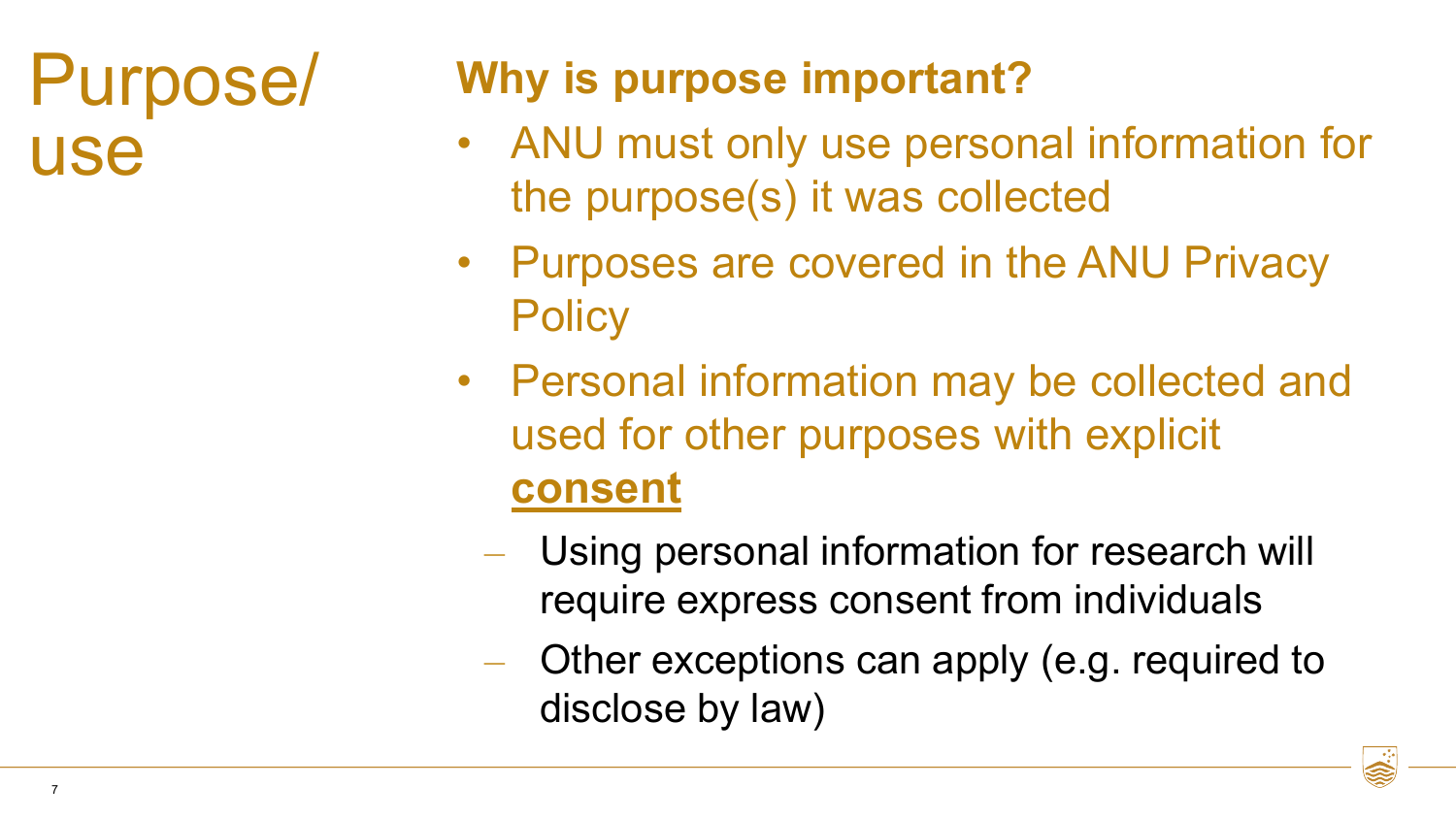# **Disclosure**

### **When can I disclose personal information?**

- When collecting consent from individuals, this must include any third person/organisation, that personal information will be disclosed to, or any personal information that will be published
- Disclosure without consent is a data breach, that must be reported to the ANU Privacy Officer
- Best practice is to de-identify personal information before sharing or publishing

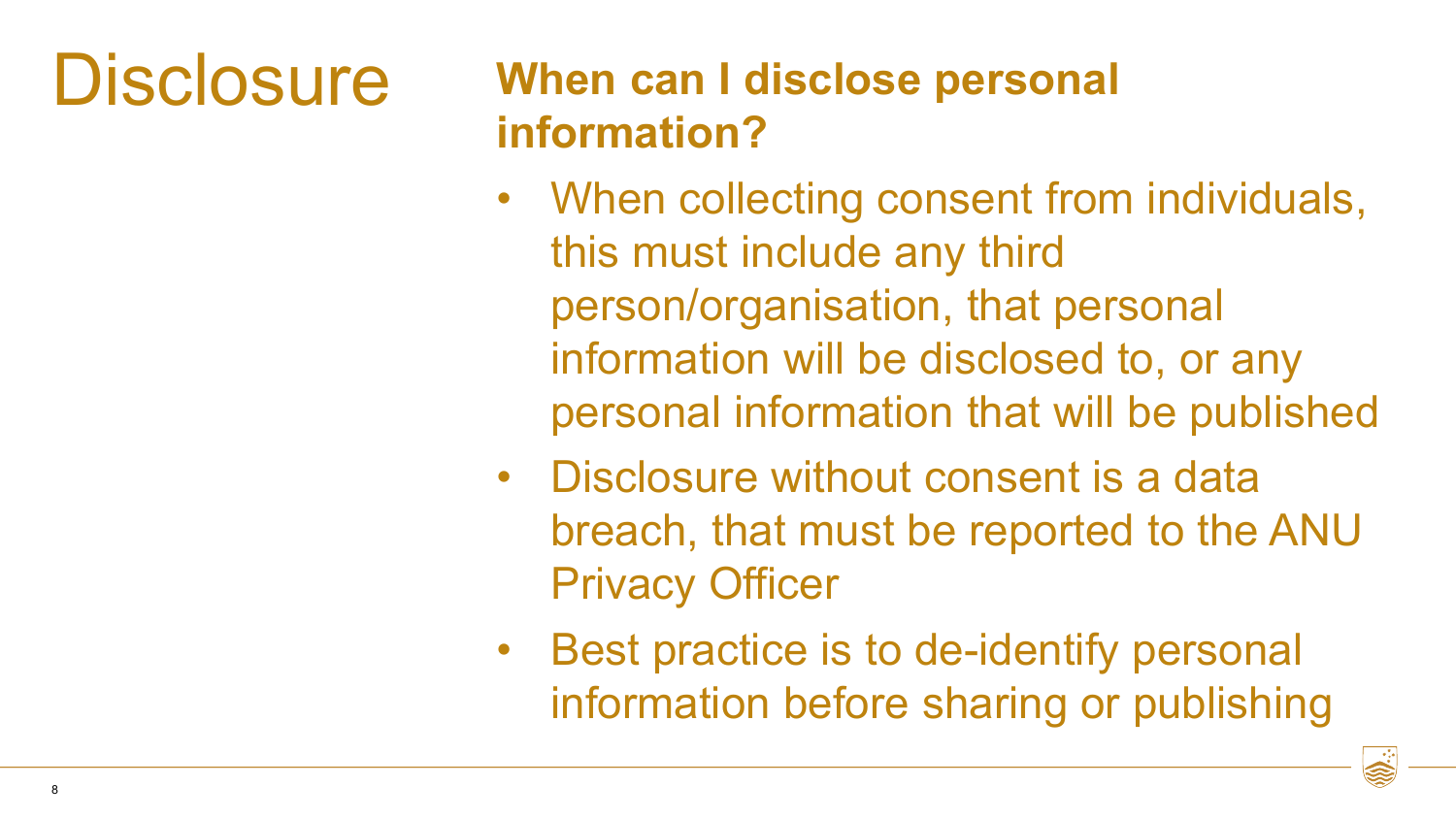# Consent

### **When do I need consent?**

- Consent is required for any use or disclosure not covered by the Privacy Policy
- Use of individuals personal information in research must be **voluntary** and **opt-in**
- Voluntary or opt-in opportunities may promoted though public channels, such as social media, Wattle, ANU website, digital and paper noticeboards etc
- Emails should only be sent where the purpose of the email is consistent with the Privacy Policy

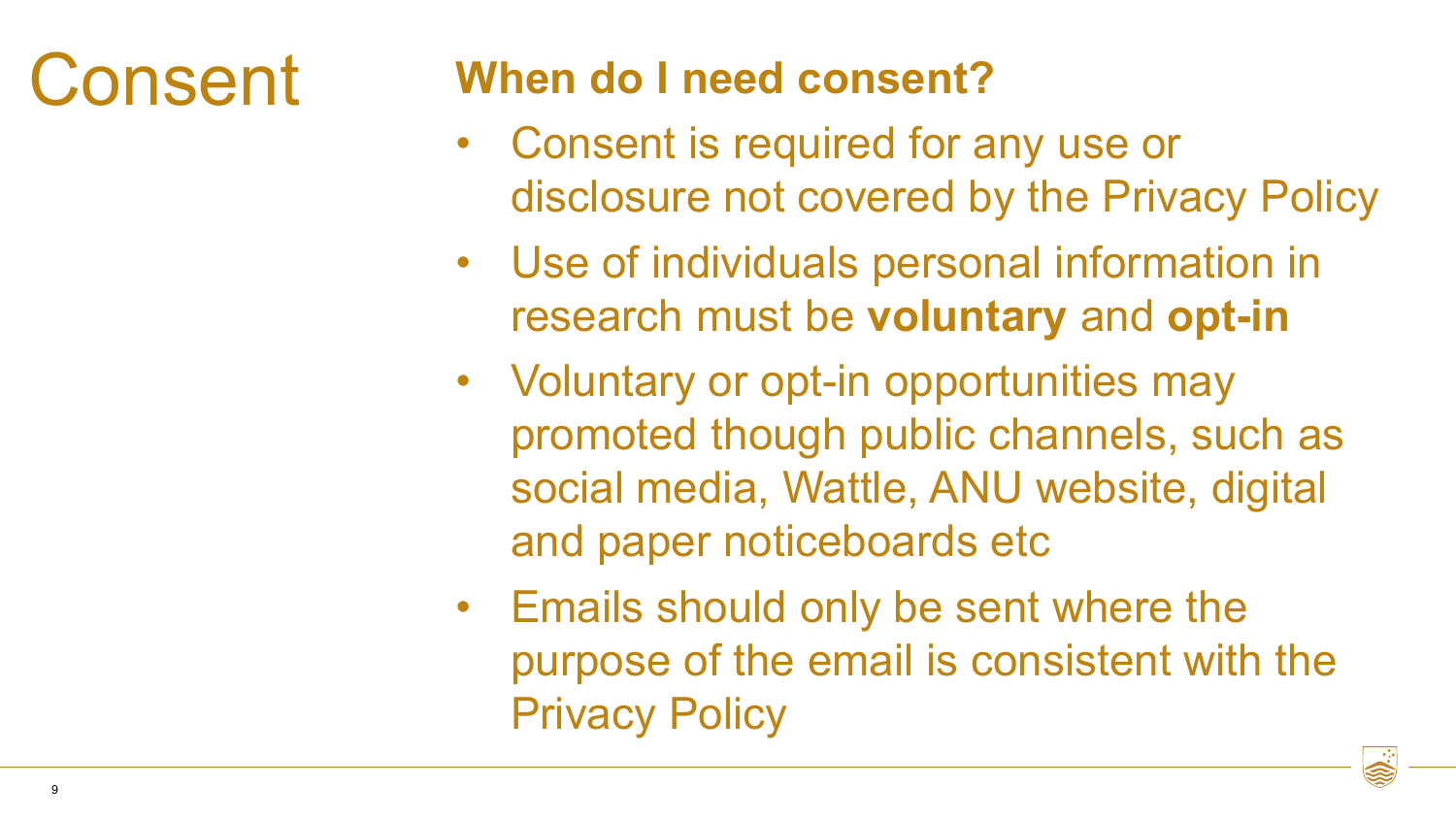## **Privacy** Impact Assessment

[More information is](https://www.anu.edu.au/privacy/privacy-impact-assessments)  available on the ANU website

### **What is a Privacy Impact Assessment (PIA)?**

- A PIA identifies how the research project could impact on an individual's privacy
	- makes recommendations for managing and minimising those privacy impacts
- The PIA process should be included as part of the planning for research projects that will handle identifiable personal information
	- It should be revisited and updated when changes are considered
- A PIA will be required if there is a change in the way personal information is handled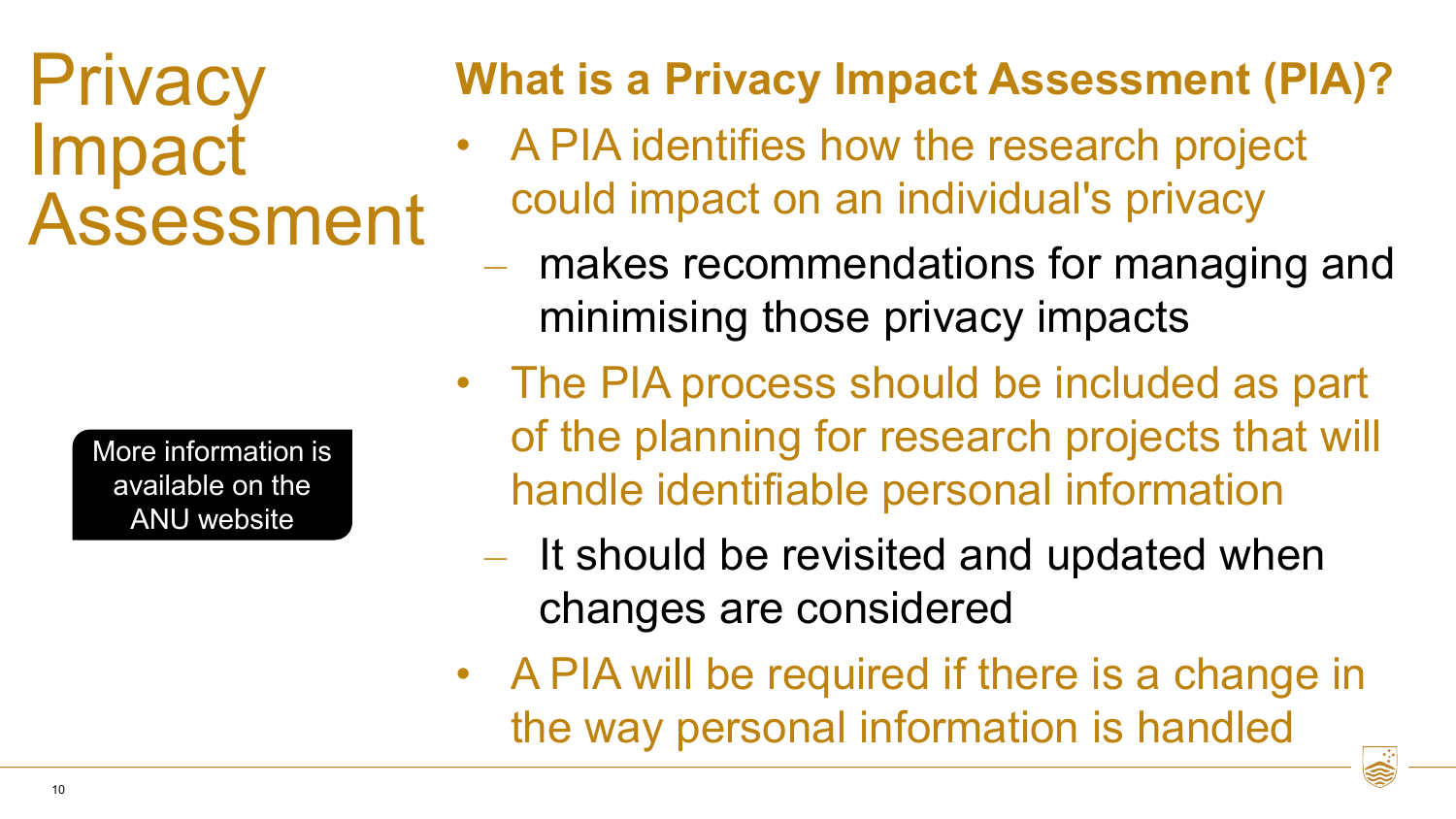De-identifying: what OAIC says

### **What is de-identified data?**

- Information that has undergone an appropriate and robust de-identification process is not personal information and not subject to the Privacy Act
- Whether information is personal or deidentified will depend on the context
- Information will be de-identified where there is no reasonable likelihood of reidentification occurring

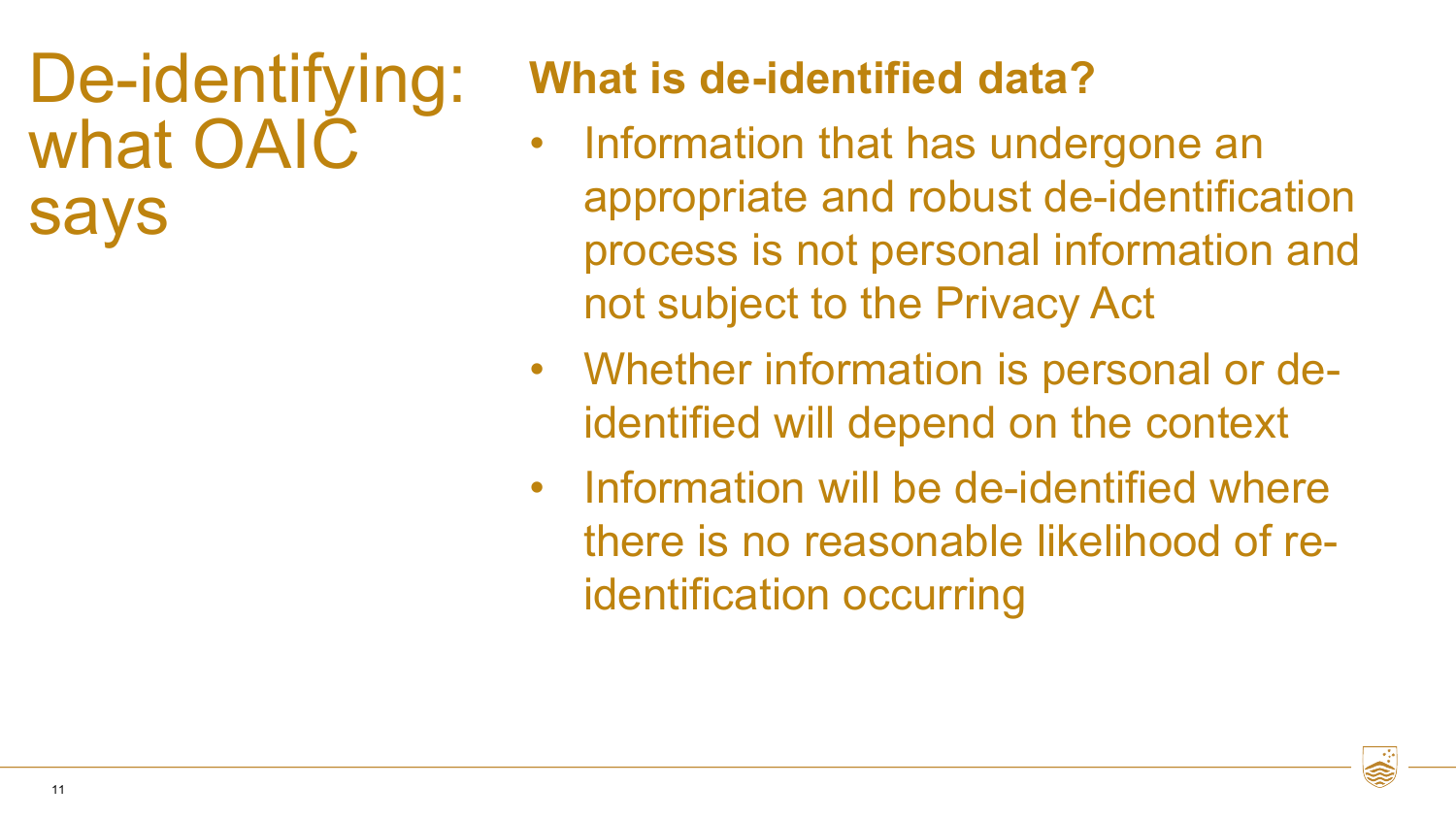## De-identifying: what OAIC says

### **De-identification involves two steps:**

- 1. Removal of direct identifiers
- 2. Taking the following additional steps
	- the removal or alteration of other information that could potentially be used to re-identify an individual, and/or
	- the use of controls and safeguards in the data access environment to prevent reidentification

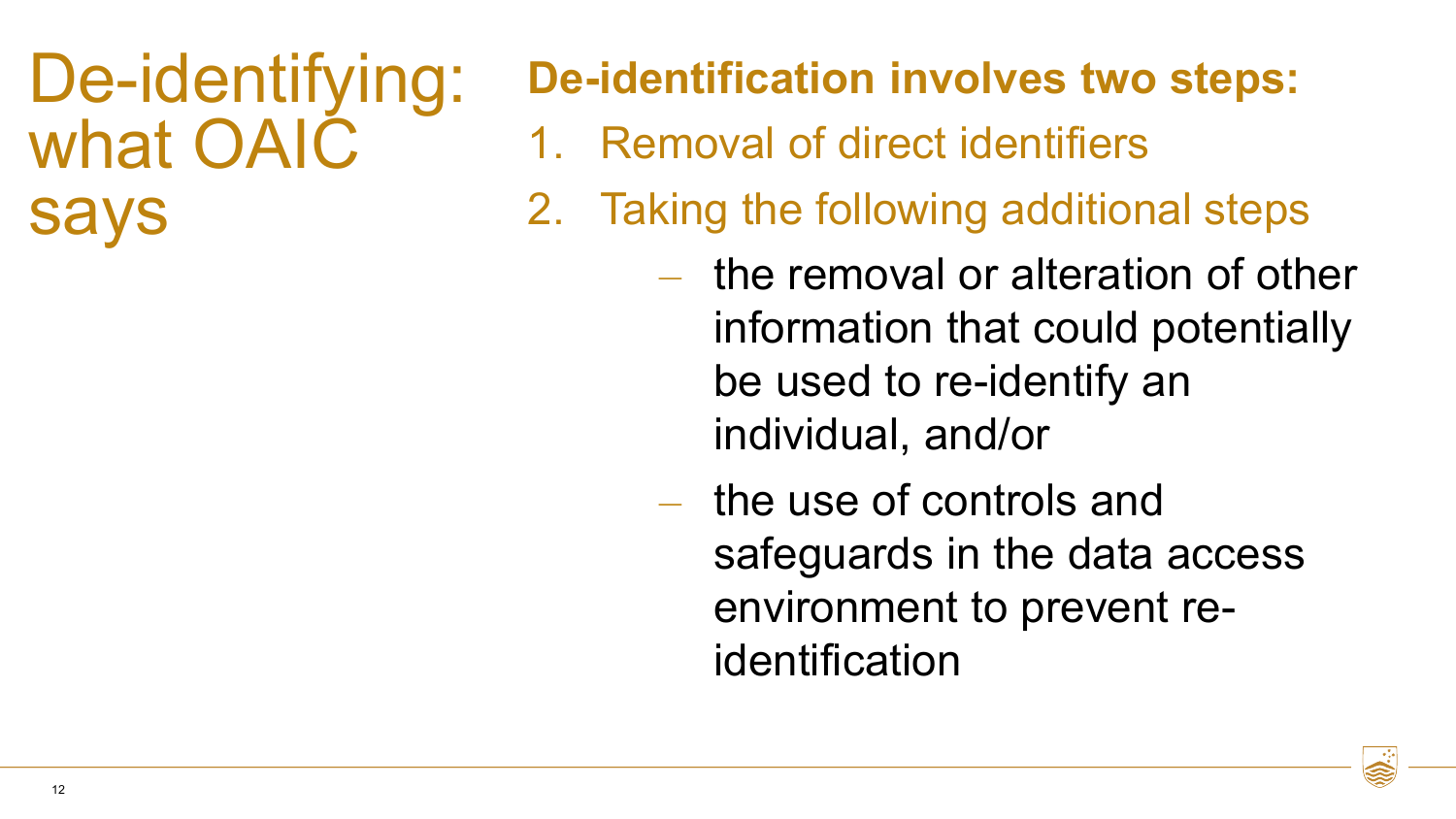## De-identifying: personal information

### **Things to consider:**

The key point to consider when deidentifying is that information must not be identifiable OR reasonably identifiable

- E.g. does a small cohort number make individuals identifiable?
- E.g. can this data be combined with another data set to be re-identified?
- Take a cautious approach when determining if the data is reasonably identifiable

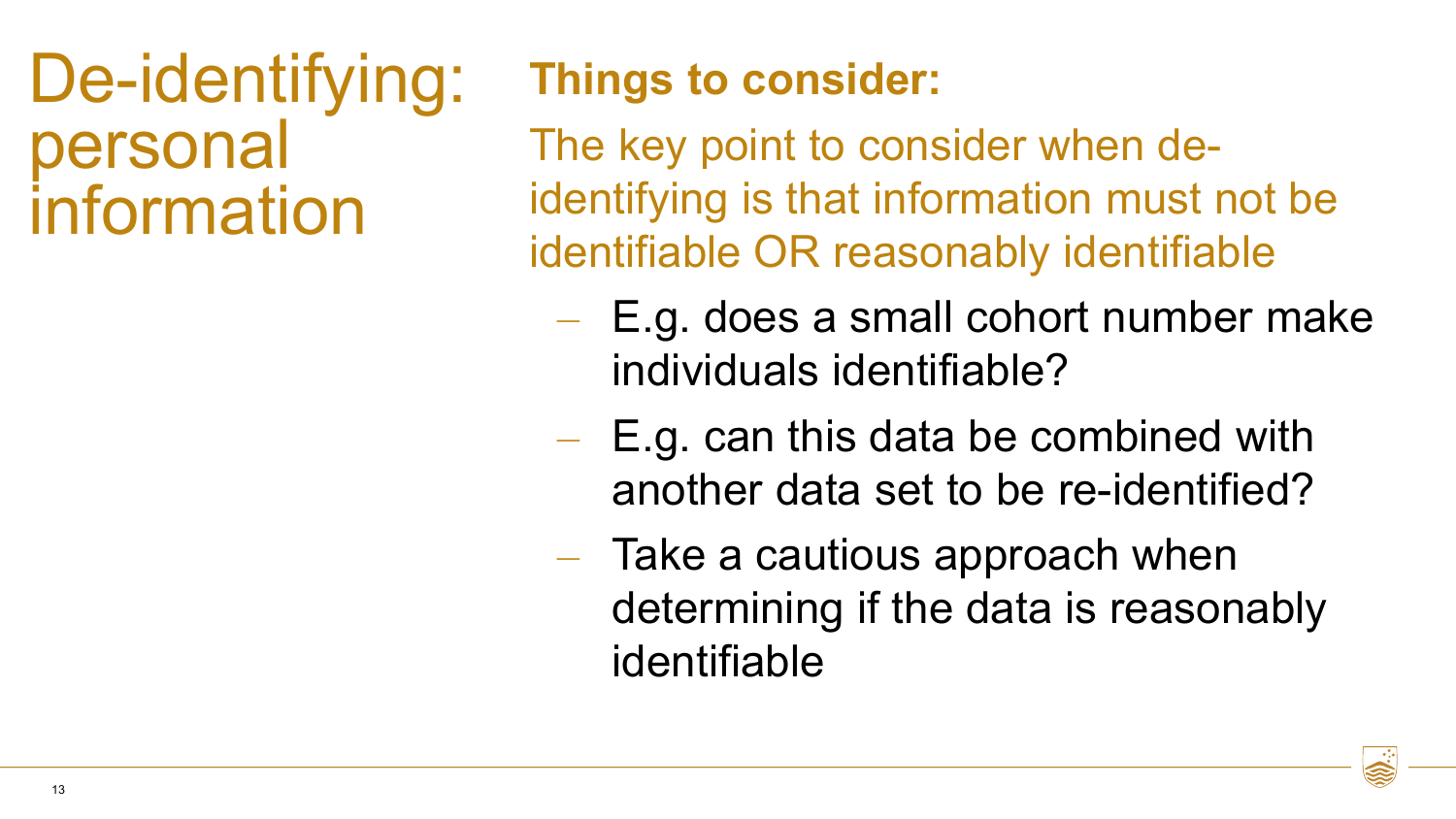De-identifying: further guidance

### **Resources are available to assist:**

- The [OAIC has prepared guidance](https://www.oaic.gov.au/privacy/guidance-and-advice/de-identification-and-the-privacy-act/) for the process of managing data deidentification
- The OAIC recommends that entities also refer to the [De-Identification Decision-](https://www.data61.csiro.au/en/Our-Research/Our-Work/Safety-and-Security/Privacy-Preservation/De-identification-Decision-Making-Framework)Making Framework*,* produced jointly by the OAIC and CSIRO-Data61, which provides a comprehensive framework for approaching de-identification in accordance with the Privacy Act

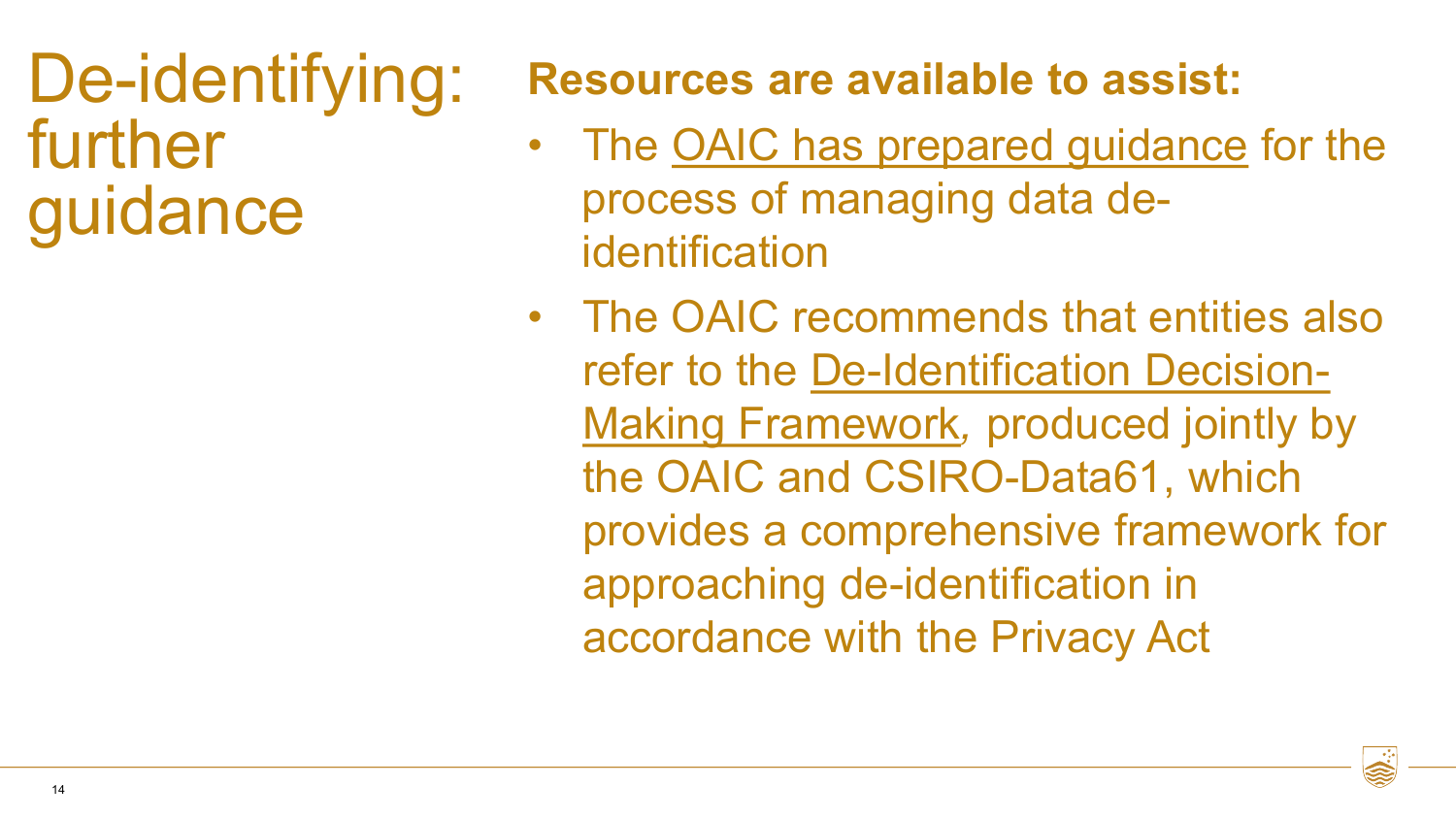Data breaches: what is a breach?

### *Data breach* **means:**

- unauthorised access to, or unauthorised disclosure of, personal information or a loss of personal information
- Examples of a data breach are:
	- when a device containing personal information is lost or stolen
	- Personal information is shared publically or with third parties, without consent from the individual(s)
- Report all suspected data breaches to the ANU Privacy Officer at the first opportunity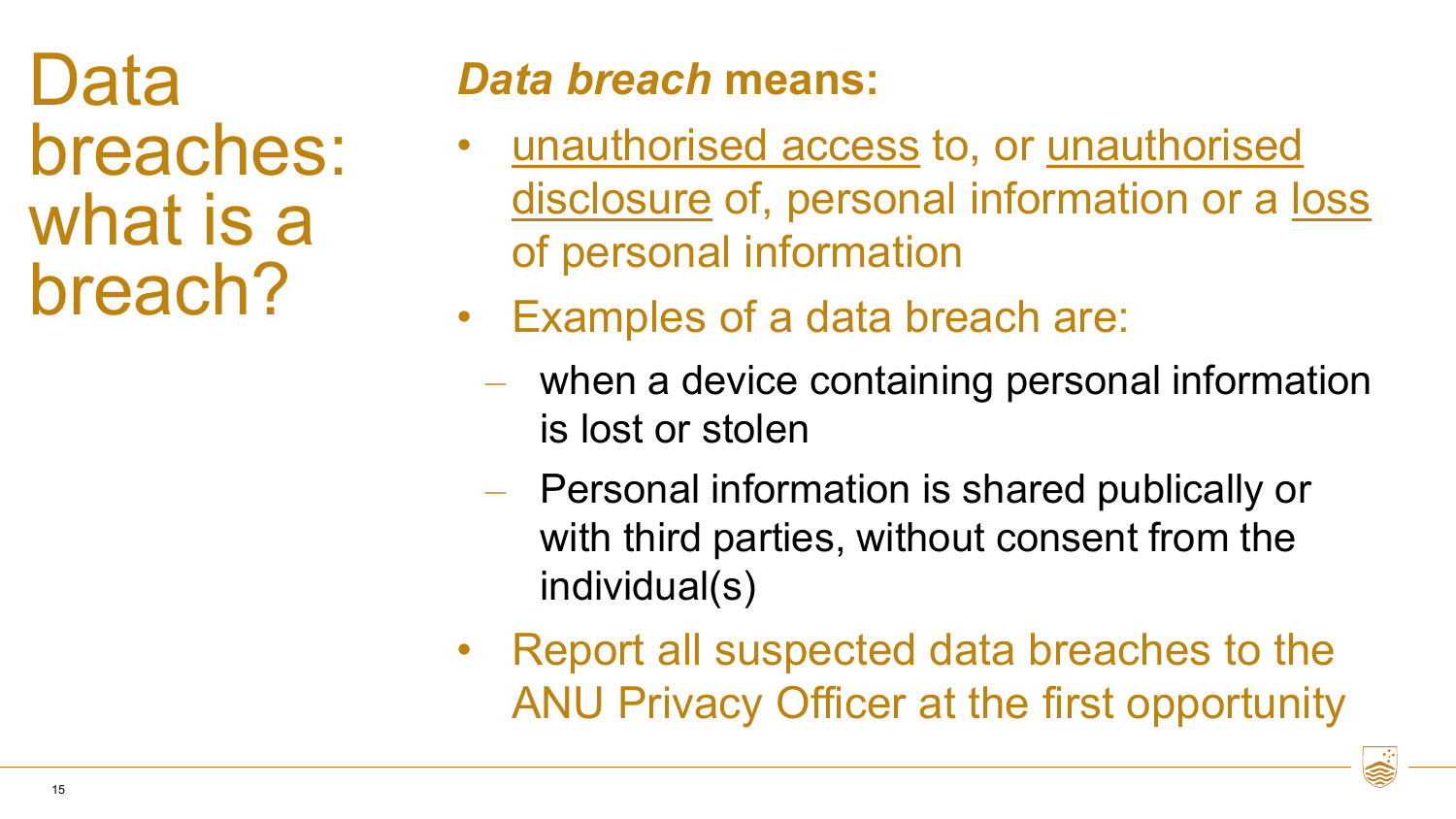# QUESTIONS?

Contact Us

Senior Privacy Officer T 6125 4679 E Privacy@anu.edu.au W anu.edu.au/privacy